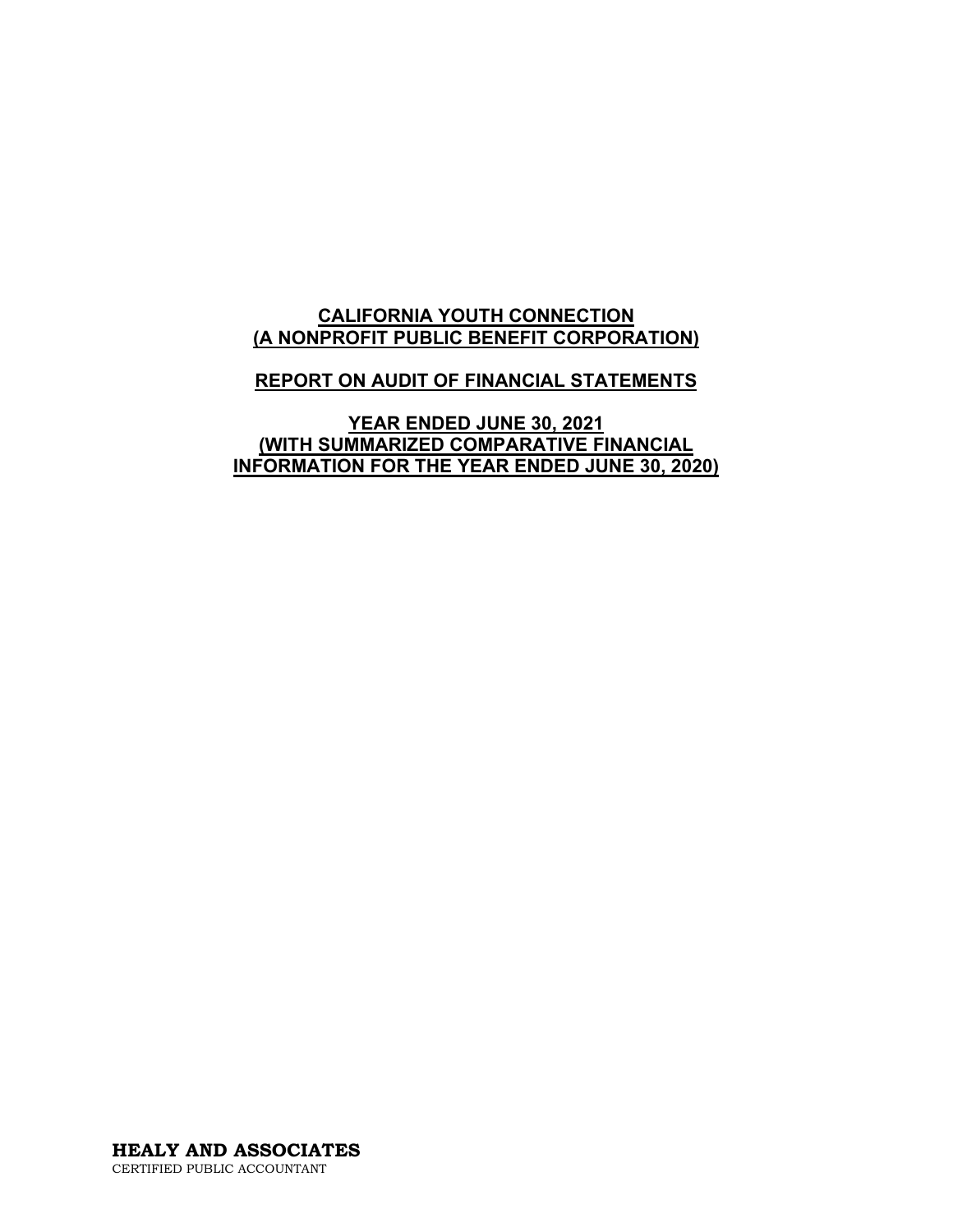# **CONTENTS**

|                              | PAGF    |
|------------------------------|---------|
|                              | $1 - 2$ |
| <b>FINANCIAL STATEMENTS:</b> |         |
|                              | 3       |
|                              | 4       |
|                              | 5       |
|                              | 6       |
|                              | 7-16    |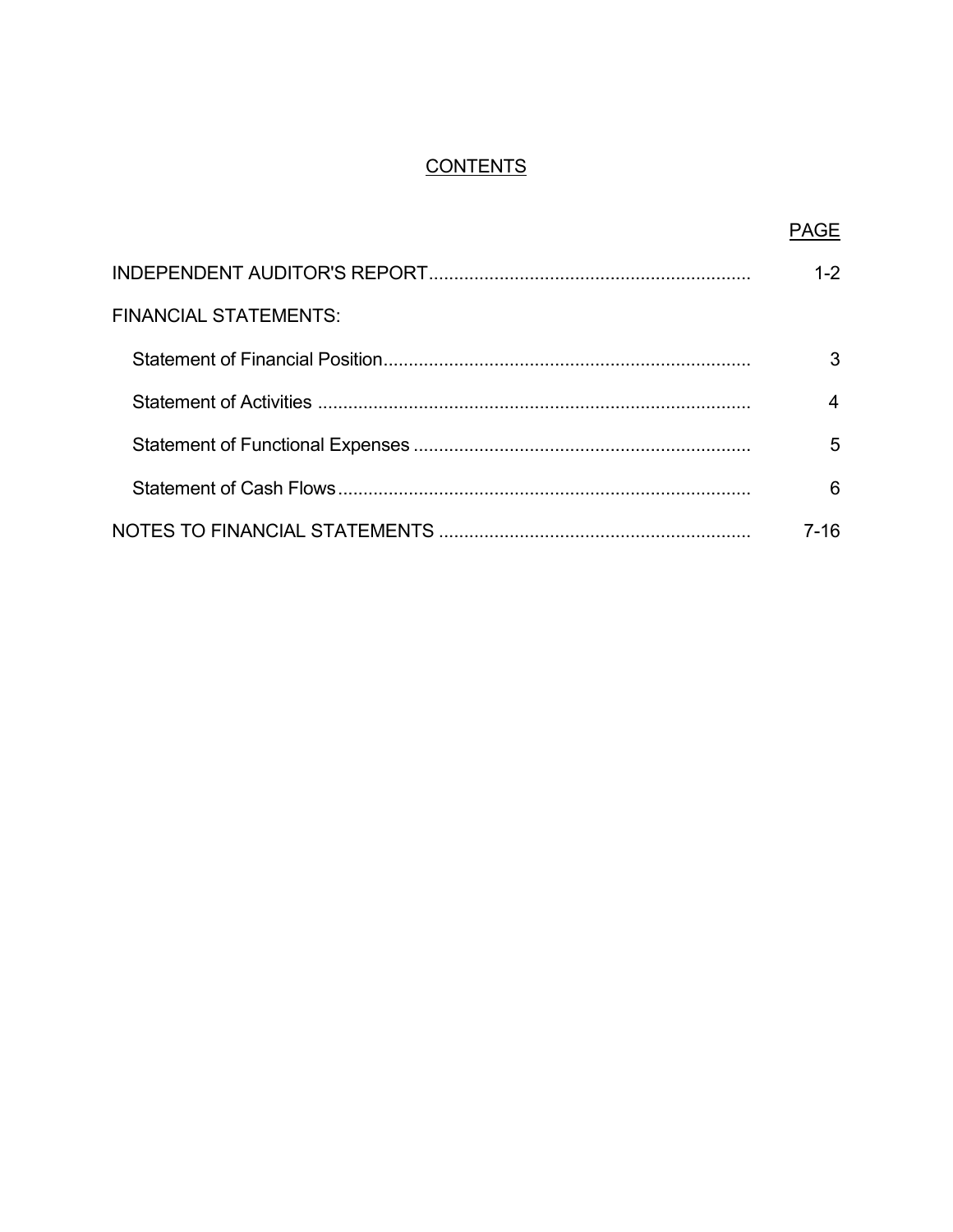**H EALY AND A SSOCIATES**

C ERTIFIED P UBLIC A CCOUNTANT

#### INDEPENDENT AUDITOR'S REPORT

April 26, 2022

Board of Directors California Youth Connection Emeryville, California

I have audited the accompanying financial statements of California Youth Connection (a nonprofit public benefit corporation), which comprise the statement of financial position as of June 30, 2021, and the related statements of activities, functional expenses, cash flows for the year then ended, and the notes to the financial statements.

## *Management's Responsibility for the Financial Statements*

Management is responsible for the preparation and fair presentation of these financial statements in accordance with accounting principles generally accepted in the United States of America; this includes the design, implementation, and maintenance of internal control relevant to the preparation and fair presentation of financial statements that are free from material misstatement, whether due to fraud or error.

#### *Auditor's Responsibility*

My responsibility is to express an opinion on these financial statements based on my audit. I conducted my audit in accordance with auditing standards generally accepted in the United States of America. Those standards require that I plan and perform the audit to obtain reasonable assurance about whether the financial statements are free from material misstatement.

An audit involves performing procedures to obtain audit evidence about the amounts and disclosures in the financial statements. The procedures selected depend on the auditor's judgment, including the assessment of the risks of material misstatement of the financial statements, whether due to fraud or error. In making those risk assessments, the auditor considers internal control relevant to the entity's preparation and fair presentation of the financial statements in order to design audit procedures that are appropriate in the circumstances, but not for the purpose of expressing an opinion on the effectiveness of the entity's internal control. Accordingly, I express no such opinion. An audit also includes evaluating the appropriateness of accounting policies used and the reasonableness of significant accounting estimates made by management, as well as evaluating the overall presentation of the financial statements.

I believe that the audit evidence I have obtained is sufficient and appropriate to provide a basis for my audit opinion.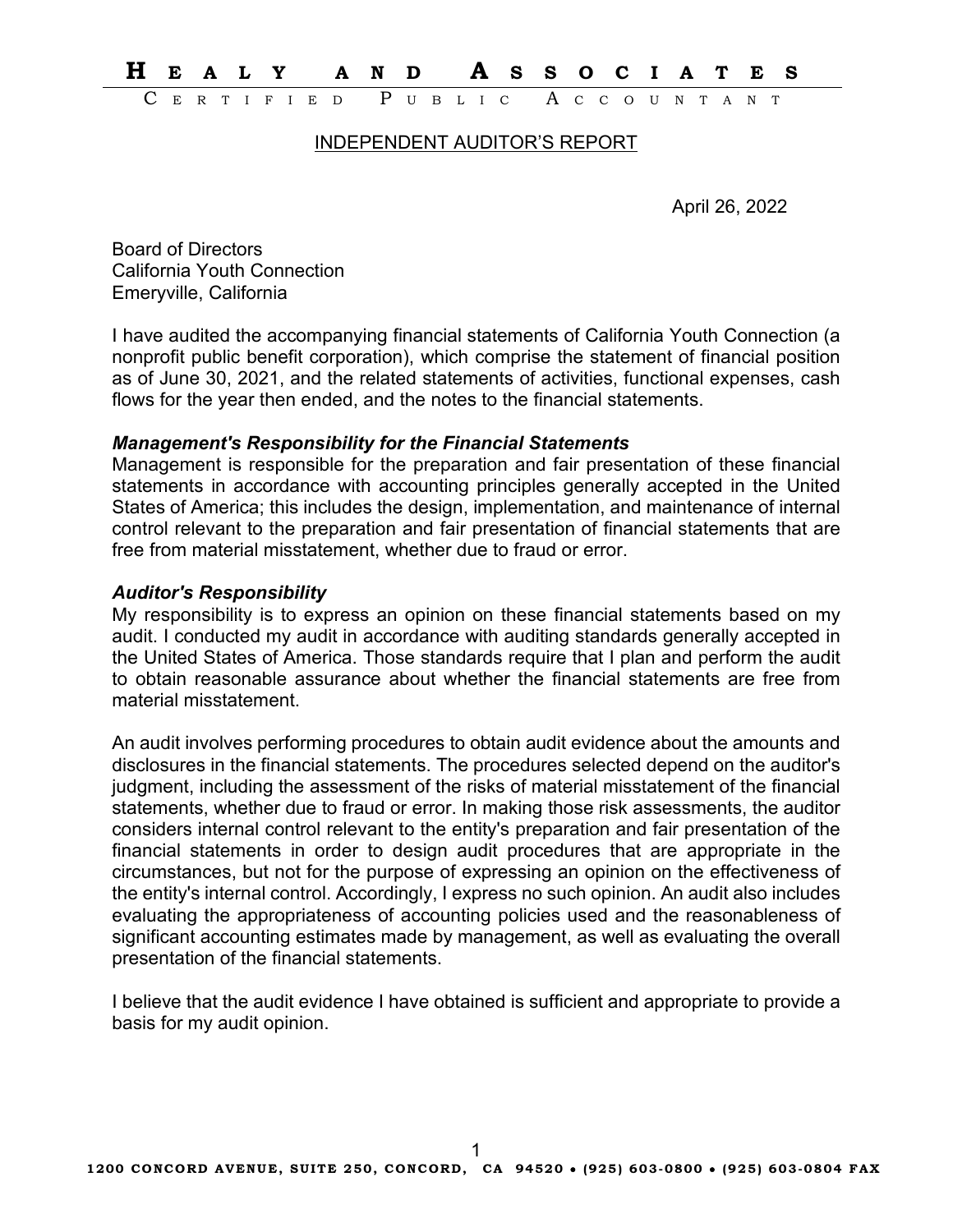Board of Directors California Youth Connection Page Two

## *Opinion*

In my opinion, the financial statements referred to above present fairly, in all material respects, the financial position of California Youth Connection as of June 30, 2021, and the changes in its net assets and its cash flows for the year then ended in accordance with accounting principles generally accepted in the United States of America.

## *Other Matters*

## *Report on Summarized Comparative Information*

California Youth Connection's 2020 financial statements were audited by me, and I expressed an unmodified audit opinion on those audited financial statements in my report dated March 25, 2021. In my opinion, the summarized comparative information presented herein as of and for the year ended June 30, 2020 is consistent, in all material respects, with the audited financial statements from which it has been derived.

Beaky and associated

Healy and Associates Concord, California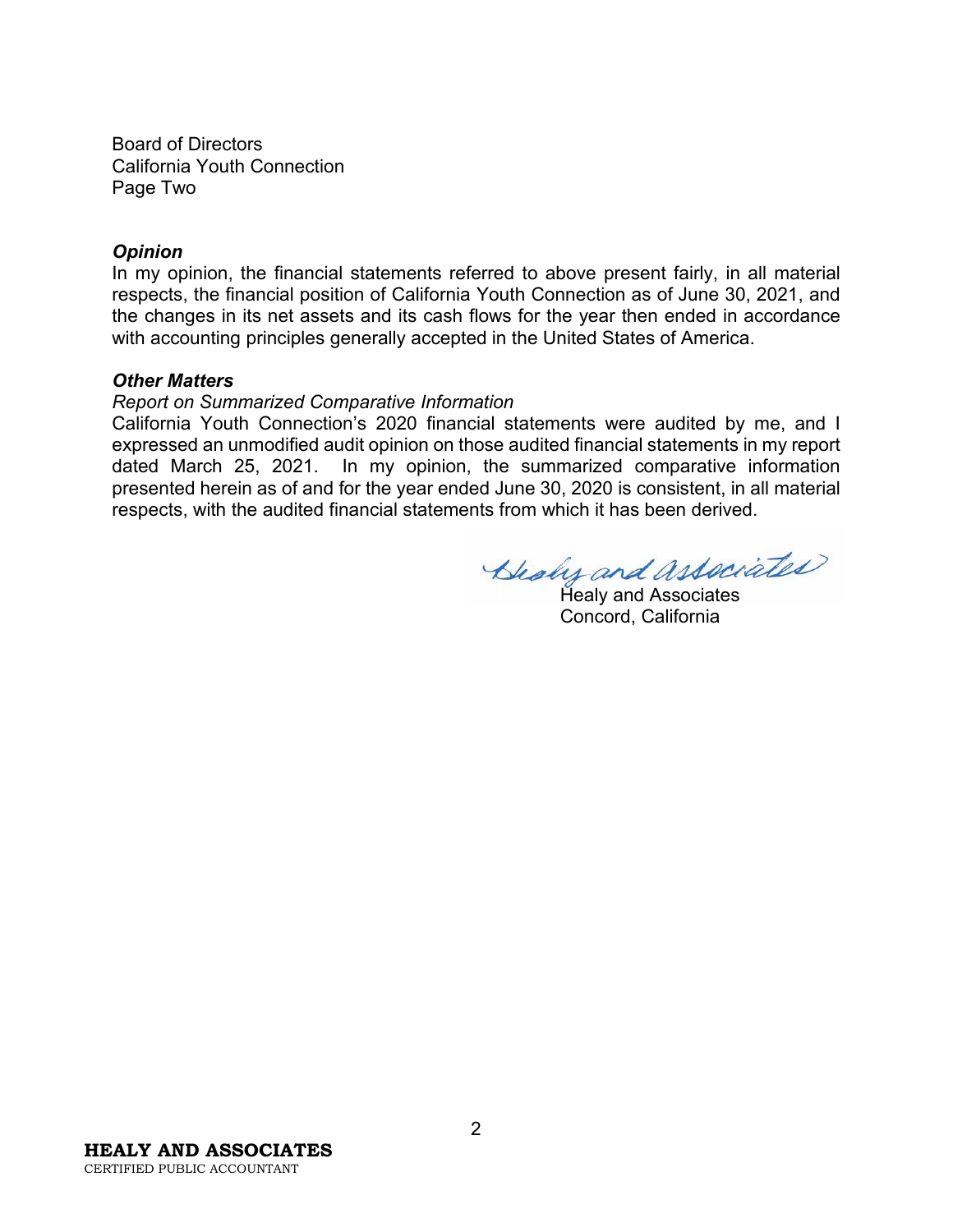## STATEMENT OF FINANCIAL POSITION

JUNE 30, 2021

(WITH SUMMARIZED COMPARATIVE FINANCIAL INFORMATION AS OF JUNE 30, 2020)

|                                   | June 30           |                 |  |
|-----------------------------------|-------------------|-----------------|--|
|                                   | 2021              | 2020            |  |
| <b>ASSETS</b>                     |                   |                 |  |
| Current assets:                   |                   |                 |  |
| Cash and cash equivalents         | 1,420,769<br>\$   | \$<br>700,478   |  |
| Grants receivable                 | 1,658,861         | 1,038,886       |  |
| Prepaid expenses                  | 8,050             | 12,953          |  |
| <b>Total current assets</b>       | 3,087,680         | 1,752,317       |  |
| Property and equipment, net       | 7,714             |                 |  |
| Other assets:                     |                   |                 |  |
| Security deposits                 | 8,172             | 8,172           |  |
| Total other assets                | 8,172             | 8,172           |  |
| <b>Total assets</b>               | 3,103,566<br>- \$ | 1,760,489<br>\$ |  |
| <b>LIABILITIES AND NET ASSETS</b> |                   |                 |  |
| <b>Current liabilities:</b>       |                   |                 |  |
| Accounts payable                  | \$<br>58,752      | \$<br>33,720    |  |
| Accrued vacation payable          | 49,670            | 10,595          |  |
| Line of credit                    |                   |                 |  |
| <b>Total liabilities</b>          | 108,422           | 44,315          |  |
| Commitments and contingencies     |                   |                 |  |
| Net assets:                       |                   |                 |  |
| Without donor restrictions        | 1,332,453         | 1,105,980       |  |
| With donor restrictions           | 1,662,691         | 610,194         |  |
| Total net assets                  | 2,995,144         | 1,716,174       |  |
| Total liabilities and net assets  | 3,103,566<br>\$   | 1,760,489<br>\$ |  |
|                                   |                   |                 |  |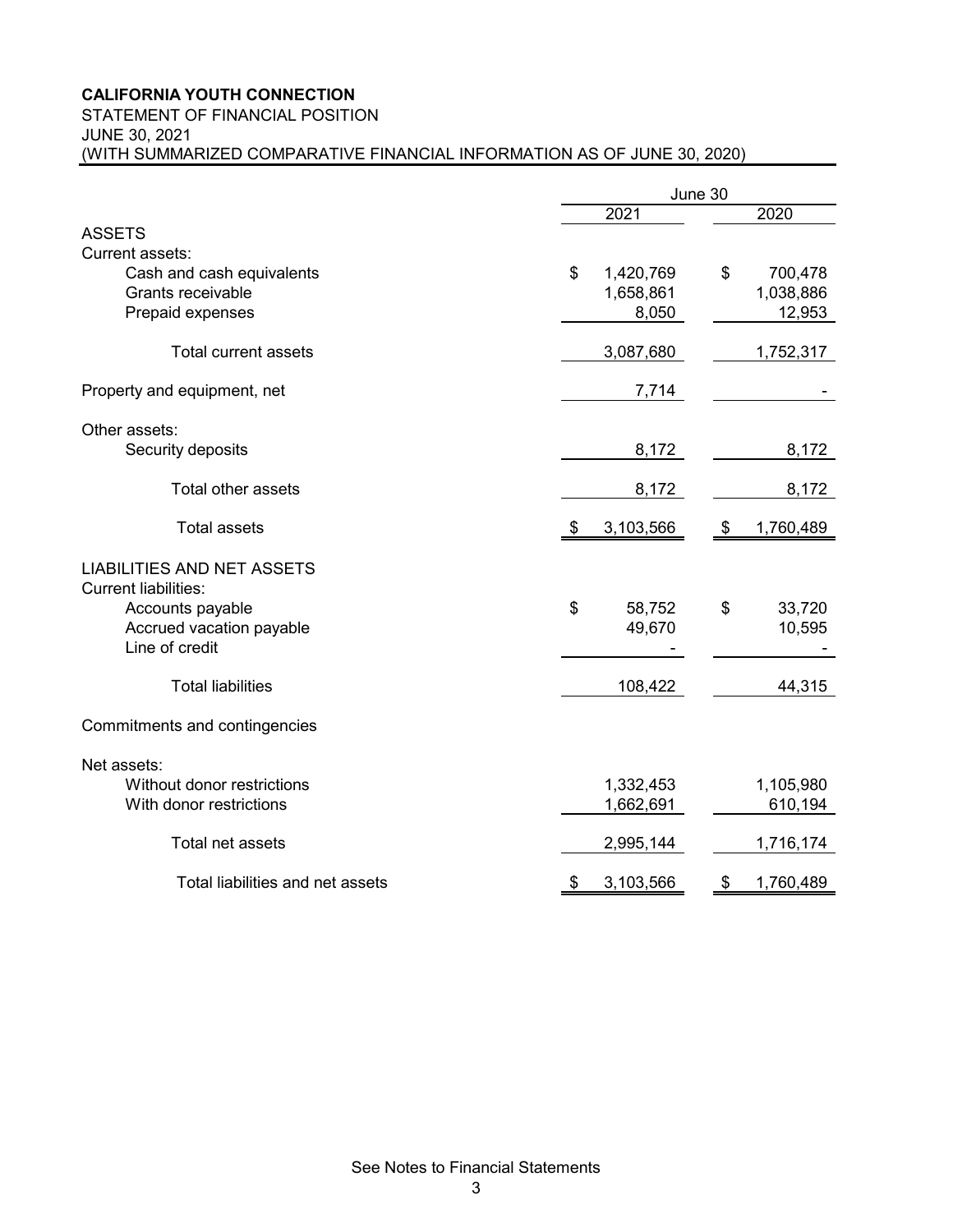STATEMENT OF ACTIVITIES

YEAR ENDED JUNE 30, 2021

(WITH SUMMARIZED COMPARATIVE FINANCIAL INFORMATION FOR THE YEAR ENDED JUNE 30, 2020)

|                                      | <b>Without Donor</b> | <b>With Donor</b> | Year Ended June 30 |                 |
|--------------------------------------|----------------------|-------------------|--------------------|-----------------|
|                                      | Restrictions         | Restrictions      | 2021               | 2020            |
| PUBLIC SUPPORT AND REVENUE           |                      |                   |                    |                 |
| Foundation and community grants      | \$<br>897,653        | \$<br>1,249,660   | \$<br>2,147,313    | \$<br>1,232,287 |
| Government grants                    | 1,100,833            |                   | 1,100,833          | 1,356,294       |
| Individual contributions and other   | 67,590               |                   | 67,590             | 93,545          |
| Program service fees                 | 3,200                |                   | 3,200              | 8,129           |
| <b>Registration fees</b>             | 1,087                |                   | 1,087              | 45,313          |
| Interest                             | 615                  |                   | 615                | 965             |
| In-kind revenue                      |                      |                   |                    | 2,350           |
| Special events                       |                      |                   |                    | 500             |
| Miscellaneous                        |                      |                   |                    | 6,577           |
|                                      |                      |                   |                    |                 |
| Total public support and revenue     | 2,070,978            | 1,249,660         | 3,320,638          | 2,745,960       |
| Net assets released from restriction | 197,163              | (197, 163)        |                    |                 |
| Total support and revenue            | 2,268,141            | 1,052,497         | 3,320,638          | 2,745,960       |
| <b>EXPENSES</b>                      |                      |                   |                    |                 |
| Program services                     | 1,143,016            |                   | 1,143,016          | 1,332,863       |
| Support services:                    |                      |                   |                    |                 |
| Management and general               | 795,895              |                   | 795.895            | 701,830         |
| Fundraising                          | 102,757              |                   | 102,757            | 113,242         |
|                                      |                      |                   |                    |                 |
| <b>Total Expenses</b>                | 2,041,668            |                   | 2,041,668          | 2,147,935       |
| <b>CHANGES IN NET ASSETS</b>         | 226,473              | 1,052,497         | 1,278,970          | 598,025         |
| NET ASSETS, beginning of year        | 1,105,980            | 610,194           | 1,716,174          | 1,118,149       |
|                                      |                      |                   |                    |                 |
| NET ASSETS, end of year              | \$<br>1,332,453      | \$<br>1,662,691   | \$<br>2,995,144    | \$<br>1,716,174 |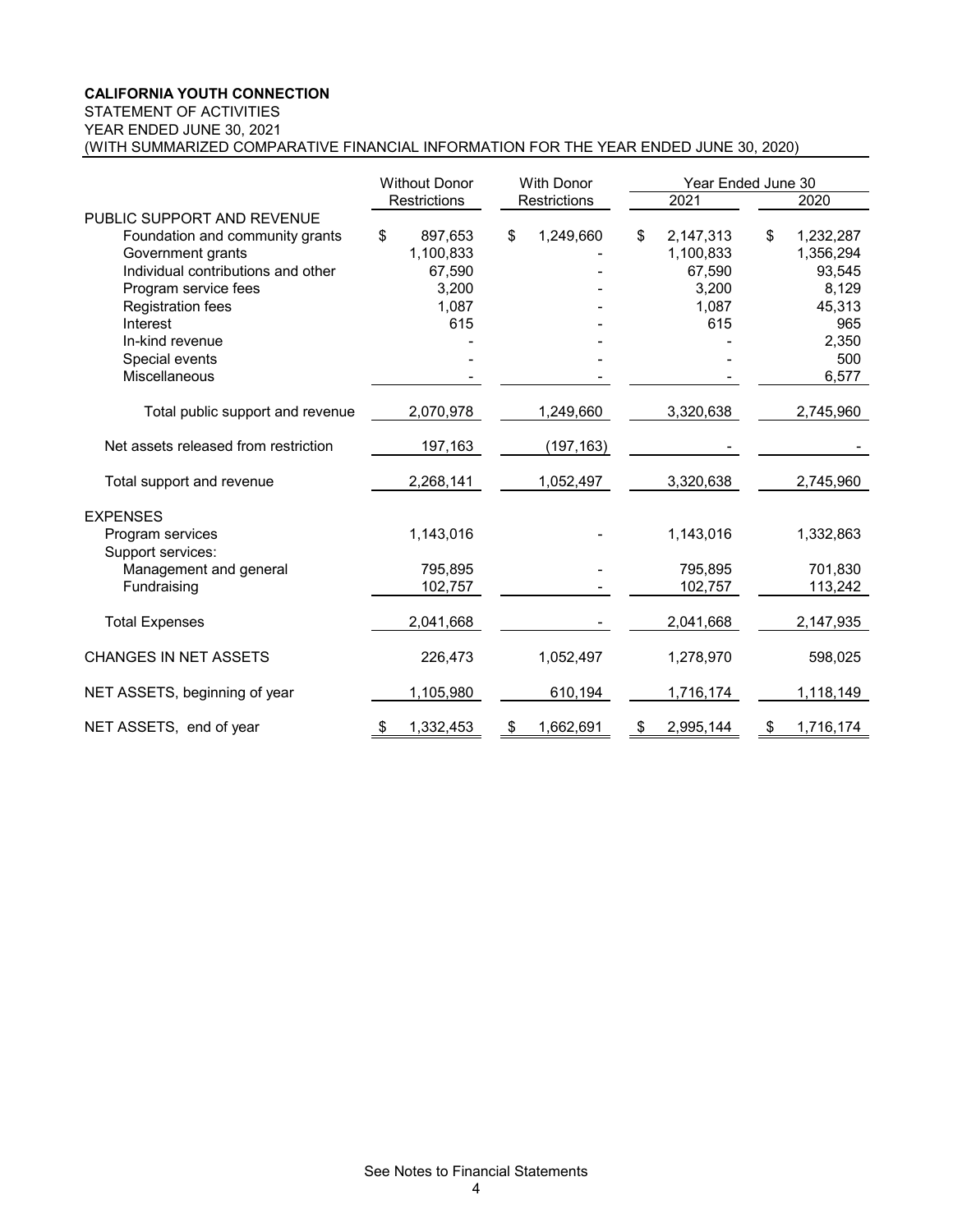STATEMENT OF FUNCTIONAL EXPENSES

YEAR ENDED JUNE 30, 2021

(WITH SUMMARIZED COMPARATIVE FINANCIAL INFORMATION FOR THE YEAR ENDED JUNE 30, 2020)

|                             | Program           |                | <b>Support Services</b> |               |             |             |
|-----------------------------|-------------------|----------------|-------------------------|---------------|-------------|-------------|
|                             | Youth             | Management and |                         |               |             | Totals      |
|                             | <b>Activities</b> | General        | Fundraising             | Total         | 2021        | 2020        |
|                             |                   |                |                         |               |             |             |
| Salaries                    | \$<br>723,577     | \$<br>369,607  | \$<br>83,039            | \$<br>452,646 | \$1,176,223 | \$1,084,046 |
| <b>Employee benefits</b>    | 110,458           | 74,722         | 12,248                  | 86,970        | 197,428     | 74,729      |
| Payroll taxes               | 45,559            | 53,169         | 4,806                   | 57,975        | 103,534     | 94,416      |
| Total payroll-related costs | 879,594           | 497,498        | 100,093                 | 597,591       | 1,477,185   | 1,253,191   |
| Consulting                  | 198,293           | 113,547        | 1,858                   | 115,405       | 313,698     | 343,587     |
| Rent                        | 3,846             | 86,579         |                         | 86,579        | 90,425      | 96,617      |
| Program expenses            | 40,967            | 17,105         |                         | 17,105        | 58,072      | 98,328      |
| Telephone                   | 8,430             | 7,284          | 422                     | 7,706         | 16,136      | 18,483      |
| Dues and subscriptions      | 1,896             | 14,095         | 44                      | 14,139        | 16,035      | 19,003      |
| Insurance                   |                   | 15,443         |                         | 15,443        | 15,443      | 11,582      |
| Accounting and audit fees   |                   | 13,860         |                         | 13,860        | 13,860      | 28,721      |
| Miscellaneous               |                   | 13,633         |                         | 13,633        | 13,633      |             |
| Travel and entertainment    | 4,500             | 167            | 66                      | 233           | 4,733       | 216,275     |
| Postage and delivery        | 2,797             | 1,470          |                         | 1,470         | 4,267       | 1,240       |
| Staff development           | 46                | 3,800          | 205                     | 4,005         | 4,051       |             |
| Equipment                   | 1,882             | 1,436          |                         | 1,436         | 3,318       |             |
| Miscellaneous               |                   | 3,160          |                         | 3,160         | 3,160       | 3,138       |
| Supplies                    | 616               | 1,350          |                         | 1,350         | 1,966       | 32,232      |
| Depreciation                |                   | 1,373          |                         | 1,373         | 1,373       |             |
| Bank service charges        | 122               | 1,069          | 69                      | 1,138         | 1,260       | 1,820       |
| Repair and maintenance      |                   | 980            |                         | 980           | 980         | 2,775       |
| <b>Utilities</b>            |                   | 949            |                         | 949           | 949         | 1,359       |
| Payroll fees                |                   | 696            |                         | 696           | 696         | 767         |
| Office expenses             | 27                | 243            |                         | 243           | 270         | 9,613       |
| Taxes and licenses          |                   | 88             |                         | 88            | 88          | 336         |
| Printing and reproduction   |                   | 70             |                         | 70            | 70          | 6,518       |
| In-kind services            |                   |                |                         |               |             | 2,000       |
| In-kind use of facilities   |                   |                |                         |               |             | 350         |
| <b>TOTAL EXPENSES</b>       | 1,143,016<br>\$   | 795,895<br>\$  | 102,757<br>\$           | 898,652<br>\$ | \$2,041,668 | \$2,147,935 |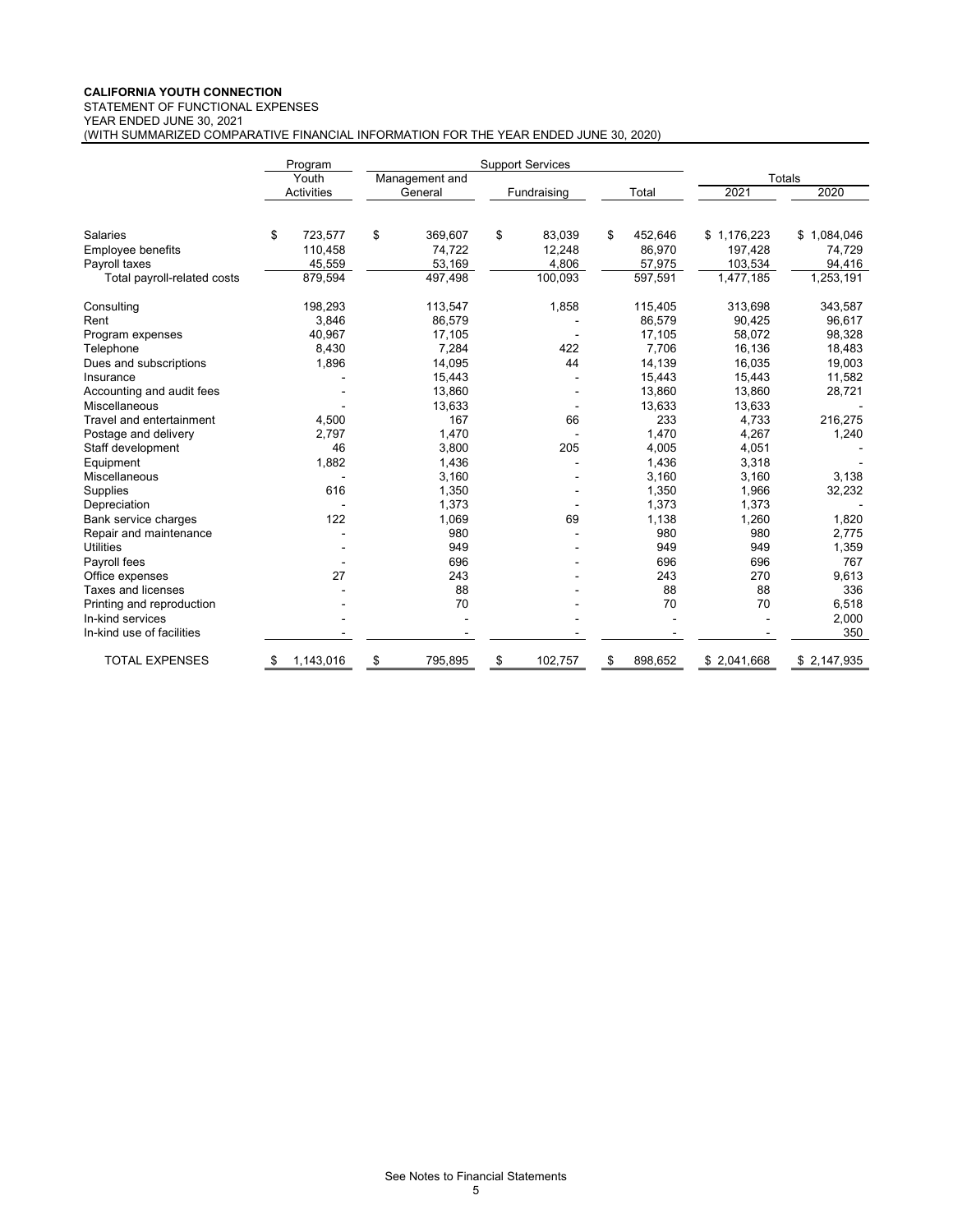### STATEMENT OF CASH FLOWS

YEAR ENDED JUNE 30, 2021

(WITH SUMMARIZED COMPARATIVE FINANCIAL INFORMATION FOR THE YEAR ENDED JUNE 30, 2020)

|                                                                                                                                                      | Year Ended June 30            |      |                                                     |
|------------------------------------------------------------------------------------------------------------------------------------------------------|-------------------------------|------|-----------------------------------------------------|
|                                                                                                                                                      | 2021                          | 2020 |                                                     |
| CASH FLOWS FROM OPERATING ACTIVITIES:<br>Changes in net assets                                                                                       | 1,278,970<br>\$               | \$   | 598,025                                             |
| Adjustments to reconcile changes in net assets to net cash<br>provided by operating activities:<br>Depreciation                                      | 1,373                         |      |                                                     |
| Changes in assets and liabilities:<br>Grants receivable<br>Prepaid expenses<br>Deposits<br>Accounts payable and accrued expenses<br>Deferred revenue | (619, 975)<br>4,903<br>64,107 |      | (373,087)<br>(12,033)<br>77<br>(45,063)<br>(50,000) |
| NET CASH PROVIDED IN OPERATING ACTIVITIES                                                                                                            | 729,378                       |      | 117,919                                             |
| CASH FLOWS FROM INVESTING ACTIVITY:<br>Disposition (Purchase) of equipment                                                                           | (9,087)                       |      |                                                     |
| NET CASH USED IN INVESTING ACTIVITY                                                                                                                  | (9,087)                       |      |                                                     |
| NET INCREASE IN CASH AND CASH EQUIVALENTS                                                                                                            | 720,291                       |      | 117,919                                             |
| CASH AND CASH EQUIVALENTS, beginning of year                                                                                                         | 700,478                       |      | 582,559                                             |
| CASH AND CASH EQUIVALENTS, end of year                                                                                                               | 1,420,769                     | \$   | 700,478                                             |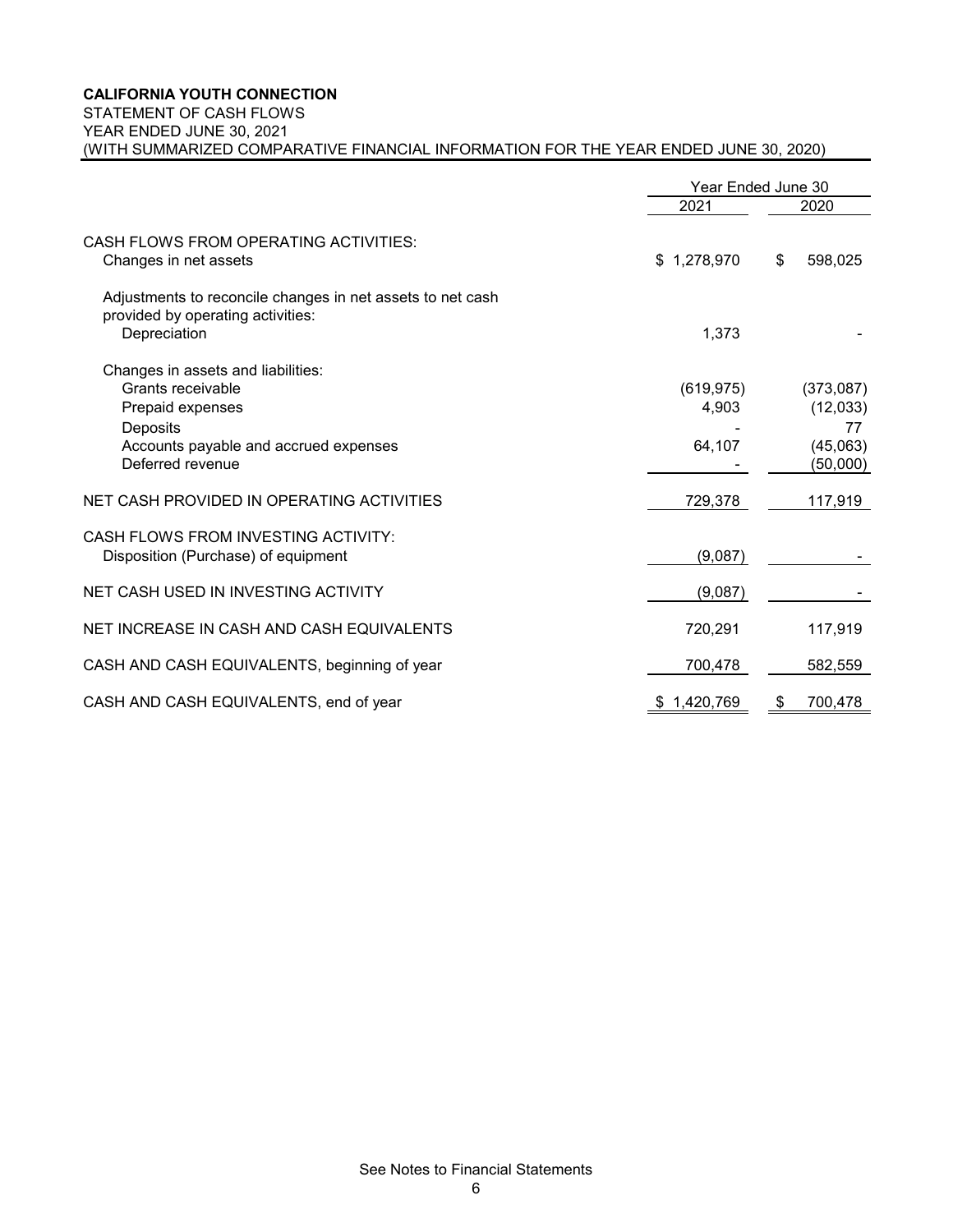## NOTE A – ORGANIZATION

California Youth Connection ("CYC" or "Organization") is a nonprofit public benefit corporation. CYC is an advocacy/youth leadership organization composed of current and former foster youth that strive to improve the foster care system by making it possible for the youth to have a say in how child welfare services are delivered. With 42 county-based chapters and subchapters throughout California, and over 900 members, CYC works at the state and local levels to educate legislators and policy makers about how policies and programs affect foster youth. Current or former foster youth members sit on, and participate in, committees and give presentations throughout the state on their experiences in foster care and their recommendations for change. One of the primary goals of the Organization is to improve social work practice and policy by empowering youth to articulate how things can be done differently.

CYC was established in 1988 after several years of increasing youth participation in California. CYC opened a statewide office in San Francisco in 1995 to expand membership and improve communication and coordination among the local chapters. Since the statewide office opened, the number of CYC chapters has increased over 200%. This growth reflects the tremendous positive response to CYC around the state from social services executives and legislators to the youth themselves. CYC's members now sit on numerous policy committees within the child welfare field, and CYC, as an organization, has contributed greatly to the body of knowledge on how youth believe the foster care system can be improved. CYC members and staff also coordinate two statewide conferences per year where youth assemble to study issues, receive training on leadership and the legislative process, meet with lawmakers and policy makers, and work together to form a strong voice to advocate for statewide improvements in California's foster care system. CYC summarizes the youth's recommendations for the leadership/policy conference and publishes a report each year on their findings. These activities serve to better educate the public and policy makers about the unique needs and challenges foster youth face.

CYC was founded on the principle of youth empowerment. Youth study and speak out on issues related to their own care, organize and run their own local meetings, and make decisions about the overall direction of the statewide Organization. Participation in CYC greatly enhances the youth's confidence and esteem because of their experiences in being heard not just by legislators and policy makers, but also within their own organization. CYC's Board of Directors is comprised of over 50% former foster youth. Additionally, CYC has an all-youth advisory board. The Board of Directors and the advisory board meet on a quarterly basis each year to make policy decisions and to chart the course of the Organization. The statewide office staff reflects their commitment to youth empowerment, as most of the programmatic staff are former foster youth.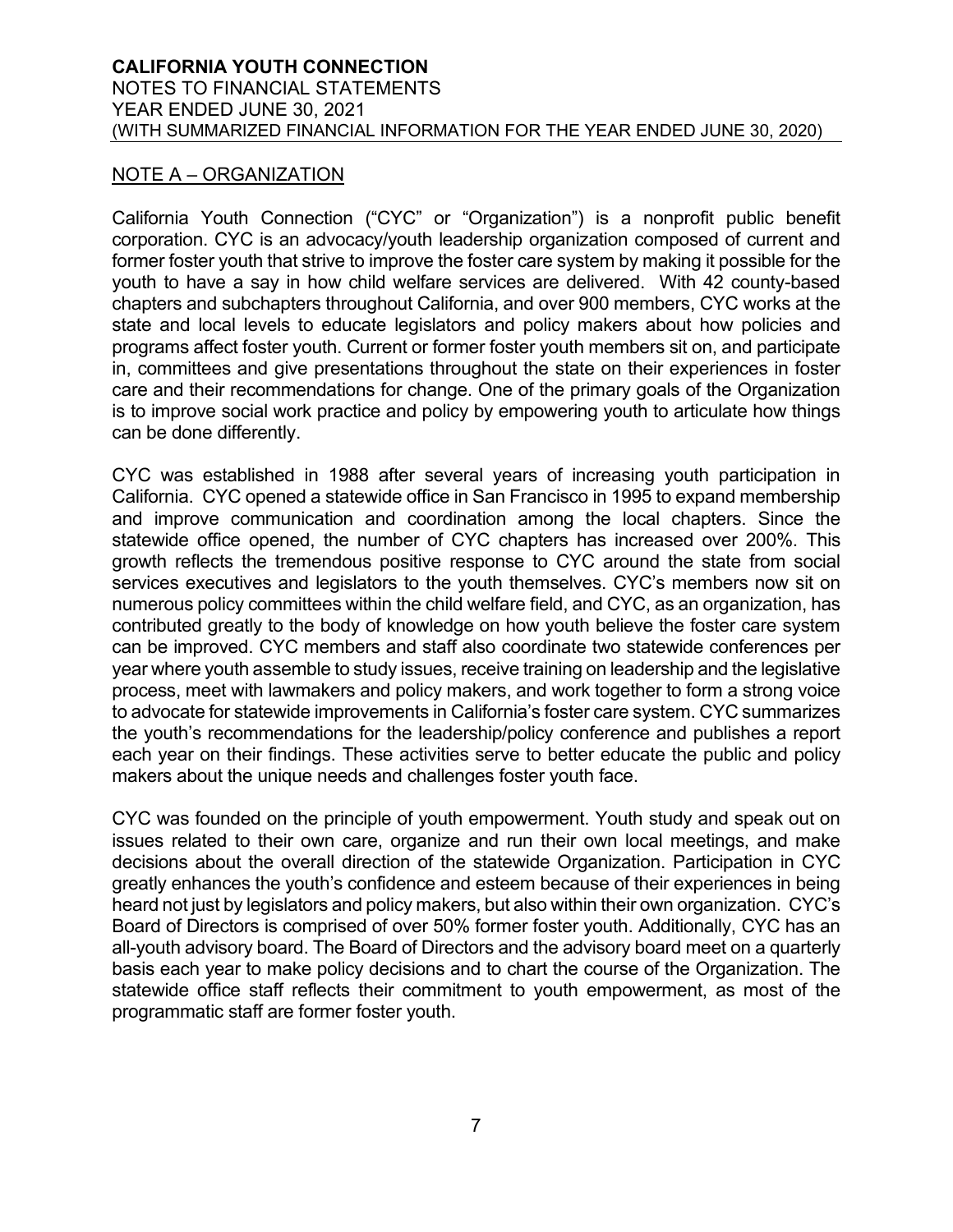## NOTE A – ORGANIZATION (Continued)

On the local level, each of CYC's 42 chapters and subchapters selects and works on county policy issues that they believe could be improved. Chapters meet twice a month and consider ways to educate local policy makers about their experiences in care and their recommendations for change. Since California has a state-run, county-administered child welfare system, youth understand that some local policies can be changed, which will impact foster youth throughout their county. CYC's work provides valuable insights into ways to improve service delivery for foster youth. CYC has established a strong reputation as a credible organization that brings the views of foster youth to the forefront. The Y.O.U.T.H. Training Project, a nonprofit program that provides development services to youth and training opportunities to child welfare professionals, became a part of CYC's program effective February 13, 2012.

## NOTE B – SUMMARY OF SIGNIFICANT ACCOUNTING POLICIES

## Accounting Method and Basis of Presentation

The accounting records of the Organization are maintained on the accrual basis of accounting. The financial statements of the Organization have been prepared in accordance with ASU 2016-14, Not-for-Profit Entities (Topic 958) – *Presentation of Financial Statements of Not-for-Profit Entities*, which require the Organization to report information regarding its financial position and activities according to the following net asset classifications:

**Net assets without donor restrictions:** Net assets that are not subject to donorimposed restrictions and may be expended for any purpose in performing the primary objectives of the Organization. These net assets may be used at the discretion of the Organization's management and the Board of Directors.

**Net assets with donor restrictions**: Net assets subject to stipulations imposed by donors and grantors. Some donor restrictions are temporary in nature; those restrictions will be met by actions of the Organization or by the passage of time. Other donor restrictions are perpetual in nature, whereby the donor has stipulated the funds be maintained in perpetuity.

Donor restricted contributions are reported as increases in net assets with donor restrictions. When a restriction expires, net assets are reclassified from net assets with donor restrictions to net assets without donor restrictions in the statements of activities.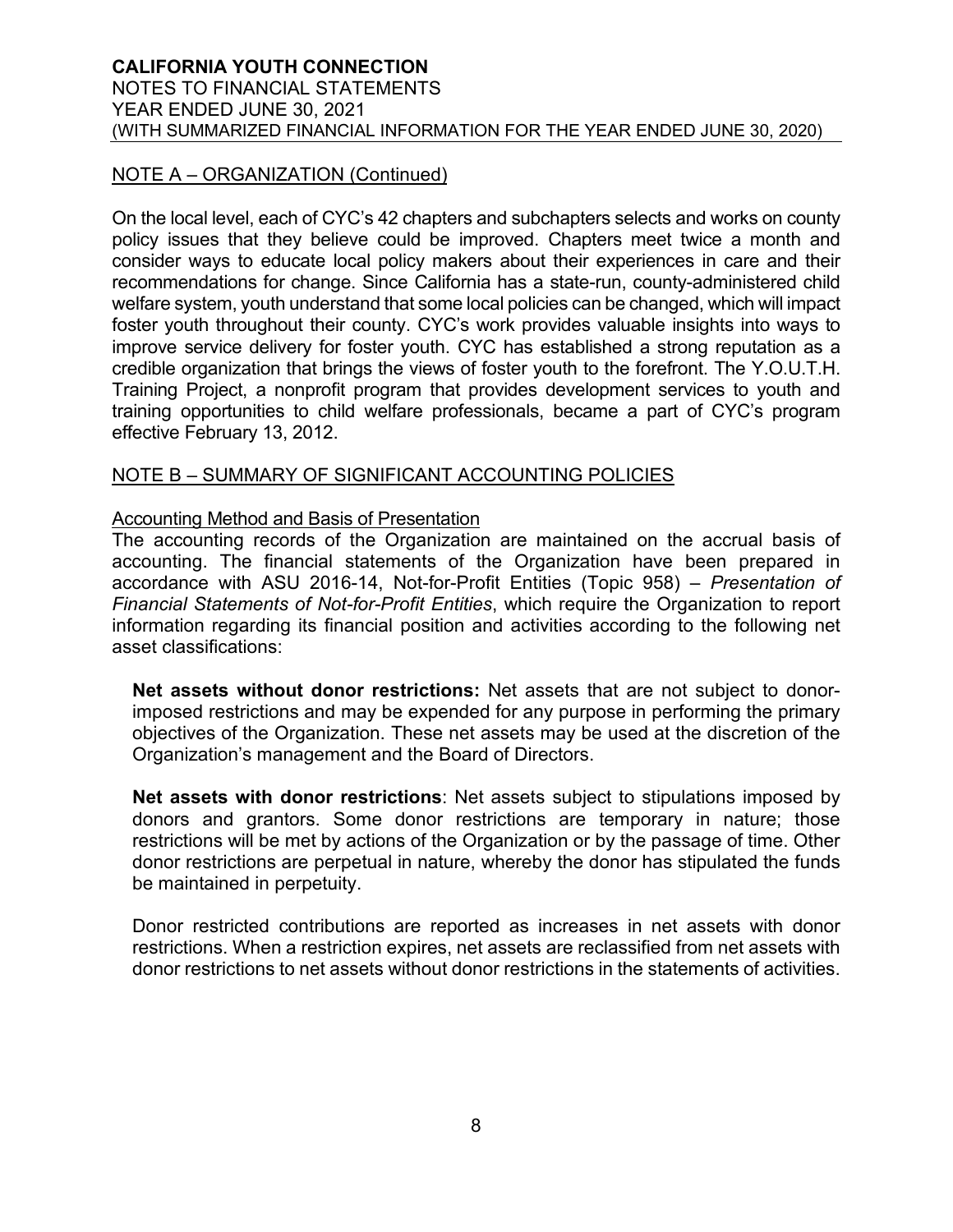## NOTE B – SUMMARY OF SIGNIFICANT ACCOUNTING POLICIES (Continued)

## **Estimates**

The preparation of financial statements in conformity with U.S. generally accepted accounting principles requires the Organization to make estimates and assumptions that affect the reported amounts of assets and liabilities at the date of the financial statements and the reported amounts of revenues and expenses during the reporting period. Actual results could differ from those estimates, and those differences could be material.

## Cash and Cash Equivalents

Cash and cash equivalents include all monies in banks and highly liquid investments with maturity dates of less than three months. The carrying value of cash and cash equivalents approximates fair value because of the short maturities of those financial instruments.

## Grants Receivable

Grants receivable are receivables primarily from foundations and governmental agencies, which are considered fully collectible by management. Therefore, no allowance for doubtful accounts has been provided.

## Fair Value Measurements

The Organization's financial instruments include cash and cash equivalents (Level 1). The carrying amount of these financial instruments has been estimated by management to approximate fair value. Fair value is defined as "the price that would be received to sell an asset in an orderly transaction between market participants at the measurement date." When determining the inputs used to measure fair value, the highest priority is given to observable inputs and lowest priority is given to unobservable inputs. Accounting Standards Codification (ASC) 820-10, *Fair Value Measurement,* establishes a fair value hierarchy to prioritize the inputs used in measuring fair value. The fair value hierarchy is categorized into three levels based on the inputs as follows:

Level 1— Quoted prices for identical assets in active markets.

Level 2—Observable inputs other than Level 1, which include quoted prices for similar assets in active markets, quoted prices from those willing to trade in markets that are not active, or other inputs that are observable or can be corroborated by market data for the term of the instrument.

Level 3—Unobservable inputs that are supported by little or no market activity and that are significant to the fair values of the assets.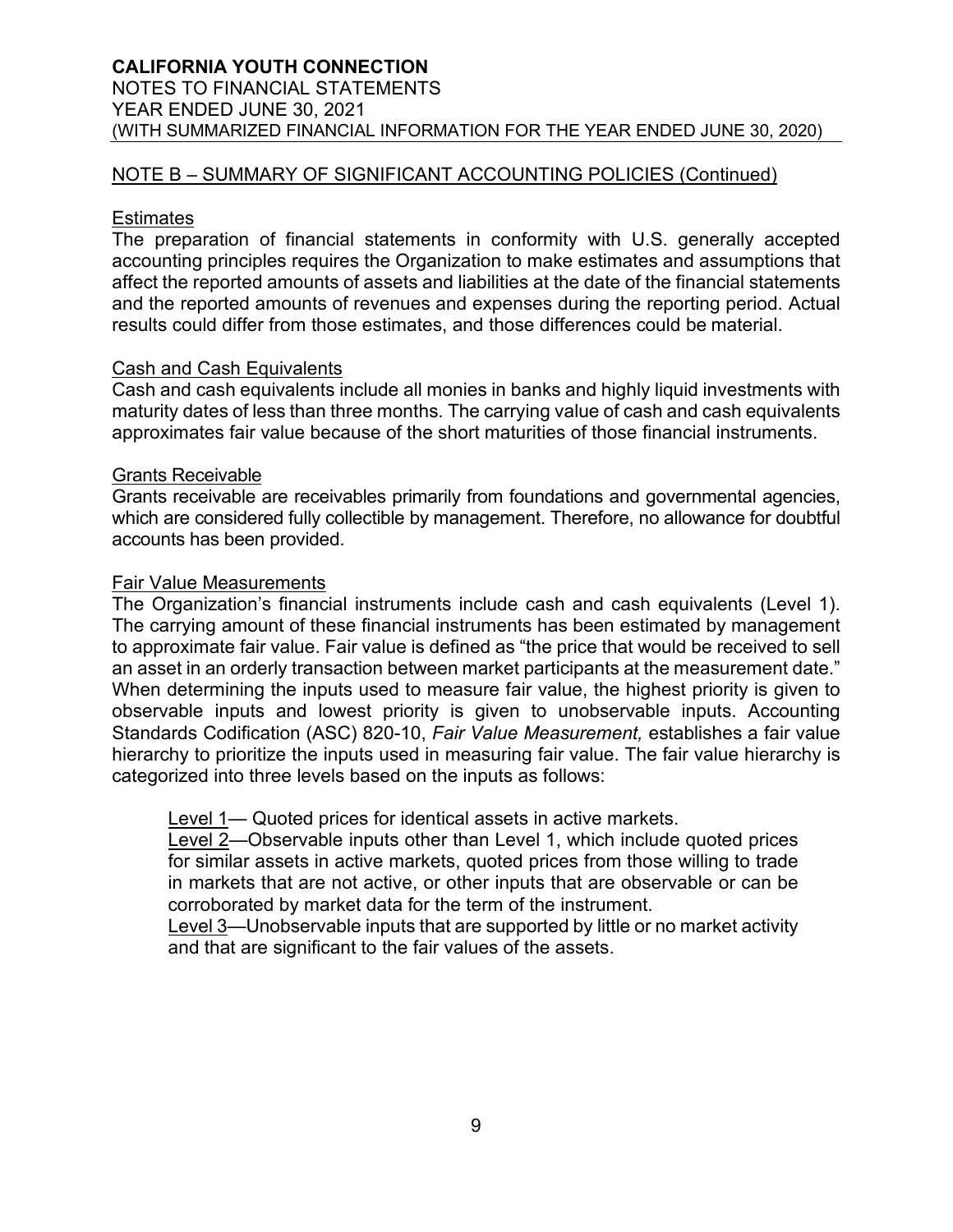## NOTE B – SUMMARY OF SIGNIFICANT ACCOUNTING POLICIES (Continued)

### Property and Equipment

Property and equipment are capitalized if the cost of an asset is greater than or equal to \$2,500 and the useful life is greater than one year. Property and equipment are recorded at cost if purchased or at fair market value at the date of donation. Depreciation is computed on the straight-line basis over the estimated useful lives of the related assets. Maintenance and repair costs are charged to expense as incurred.

#### Income Tax Status

The Organization has received exempt status under section 501(c)(3) of the Internal Revenue Code, and Section 23701(d) of the State of California Revenue and Taxation Code. The Organization is annually required to file a Return of Organization Exempt from Income Tax (Form 990) with the IRS along with related state filings. The related tax returns are subject to examination by federal and state taxing authorities generally for three years after they are filed. The Organization has no unrelated business income, and management has analyzed tax positions taken and has concluded that, as of June 30, 2021, there are no uncertain tax positions taken or expected to be taken that would require recognition of a liability or disclosure in the financial statements.

#### Contributions and Revenue

The Organization is supported through contributions and grants from corporations, governmental grants, charitable organizations and individuals.

The Organization recognizes contributions when cash, securities or other assets, an unconditional promise to give, or notification of a beneficial interest is received. Conditional promises to give, that is, those with a measurable performance or other barrier, and a right of return, are not recognized until the conditions on which they depend have been substantially met.

A portion of the Organization's revenue is derived from cost-reimbursable grants, which are conditioned upon the incurrence of allowable qualifying expenses or the performance of services. Amounts received are recognized as revenue when the Organization has incurred expenditures or provided services in compliance with specific grant provisions. Amounts received prior to incurring qualifying expenditures or providing services are reported as advances, if any, in the statement of financial position. No amounts have been received in advance under the cost-reimbursable grants.

Program service and registration fees are recognized when the services have been provided, with the advance payments, if any, recognized in the statement of financial position as deferred revenue.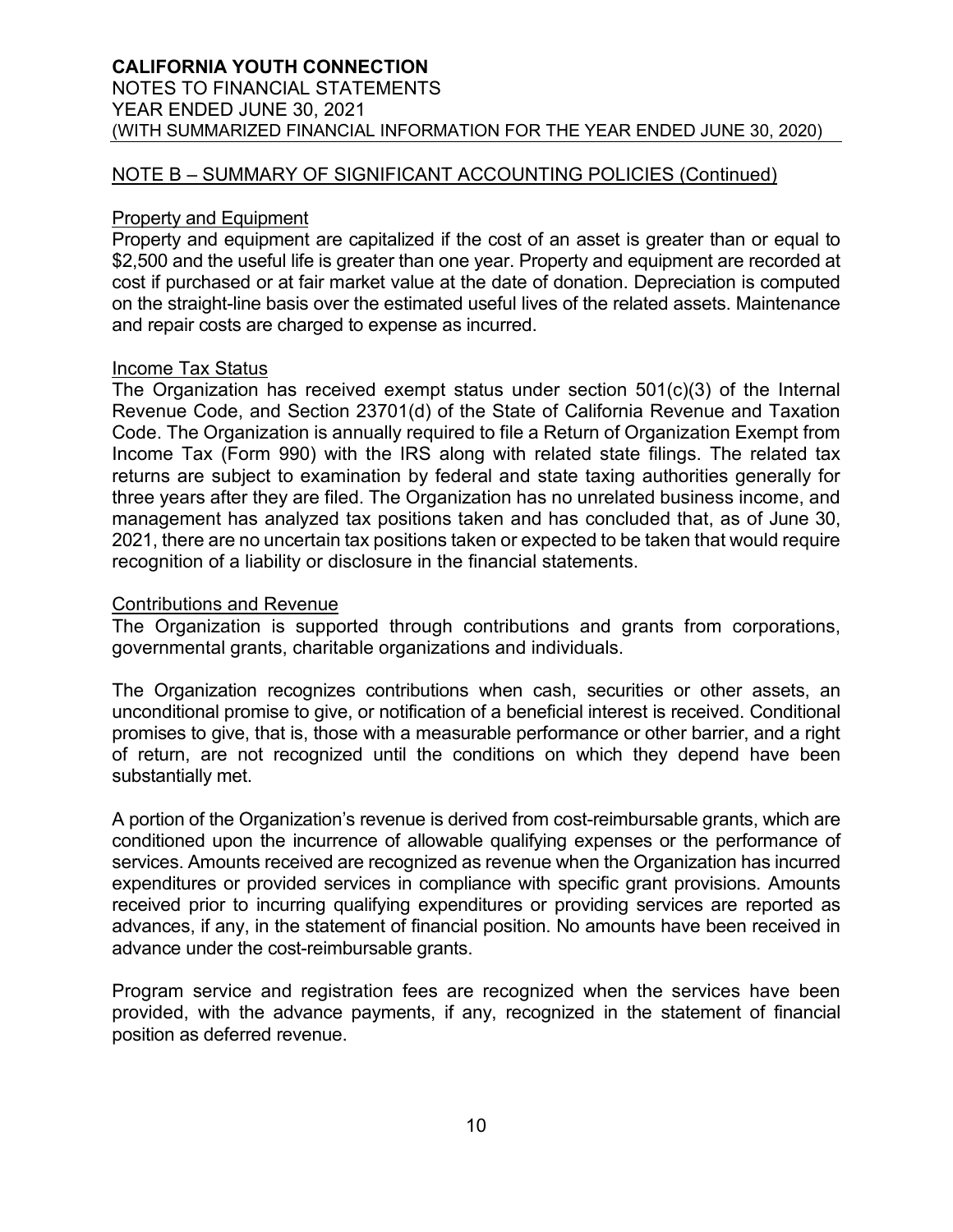## NOTE B – SUMMARY OF SIGNIFICANT ACCOUNTING POLICIES (Continued)

## Donated Materials and Services

Contributions of donated non-cash assets are recorded at fair value in the period received. Contributions of donated services that create or enhance non-financial assets or that require specialized skills, are provided by individuals possessing those skills, and would typically need to be purchased if not provided by donation, are recorded at fair value in the period received. \$0 and \$2,000 in donated services were received during the years ended June 30, 2021 and 2020, respectively. In addition, \$0 and \$350 was recognized for use of facilities for the years ended June 30, 2021 and 2020, respectively.

## **Concentrations**

Financial instruments that are potentially subject to concentration of credit risk consist primarily of cash and cash equivalents and accounts receivables. The Organization places its cash and cash equivalents with high-credit, quality financial institutions. At June 30, 2021 and 2020, cash and cash equivalents were in excess of the Federal Deposit Insurance Corporation insurance limit by \$665,929 and \$246,309, respectively. The Organization monitors the solvency of the financial institution and has not incurred losses on these instruments.

Grants and contracts receivable constitute a concentration of credit risk as approximately 41% is due from one funder. The liquidity of this funder is not a concern to management at this time.

During the year ended June 30, 2021, approximately 43% of the Organization's revenue and support is from two funders (23% and 20%). The level of this support and fees varies which could affect the level of activities and program services offered by the Organization.

## Functional Allocation of Expenses

The costs for providing the Organization's programs and other activities have been summarized on a functional basis in the statement of functional expenses. During the year, such costs are accumulated into separate groupings as either direct or indirect. Indirect or shared costs are allocated among program and support services by a method that best measures the relative degree of benefit. The Organization uses employee compensation by program and support to allocate indirect costs.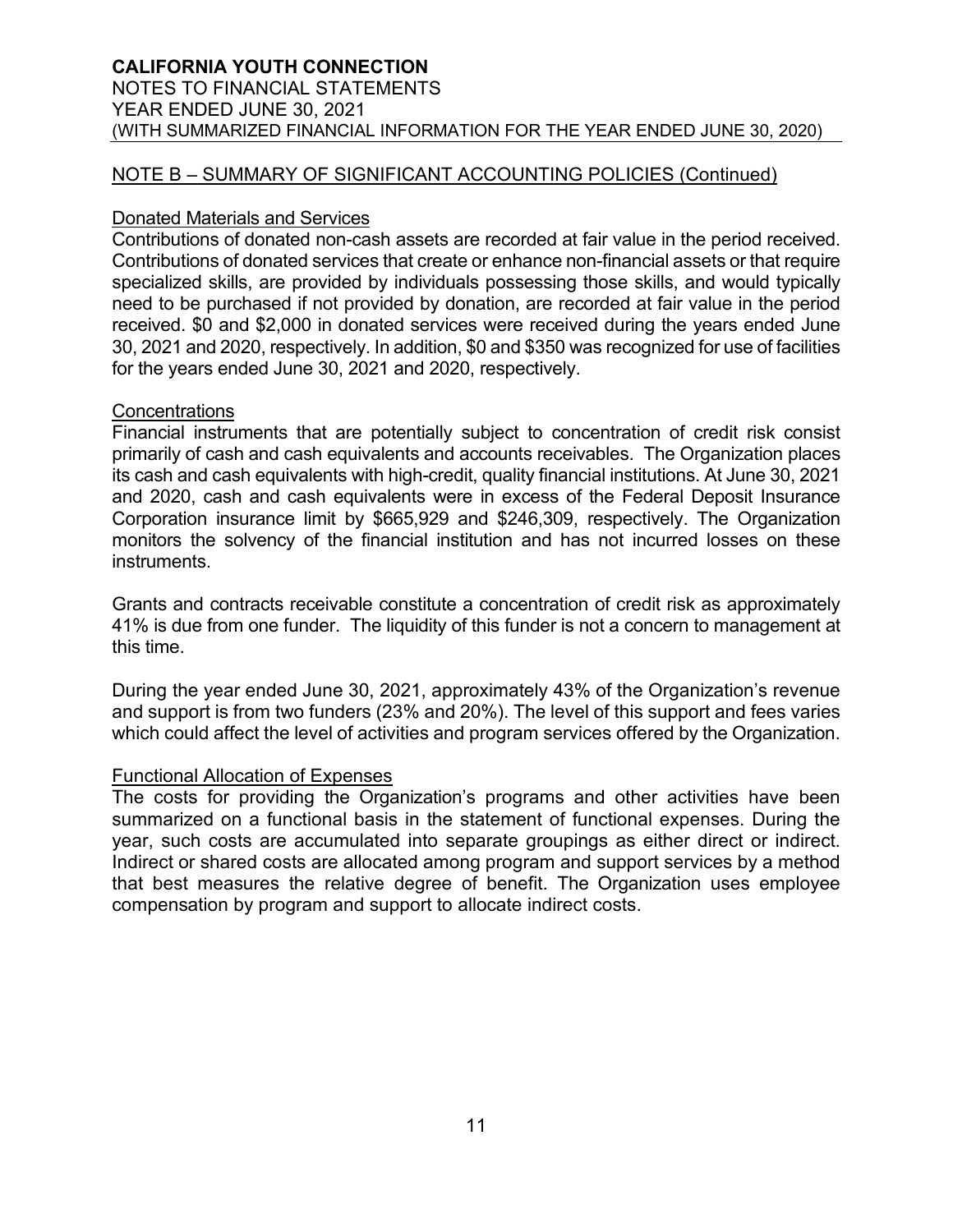## NOTE B – SUMMARY OF SIGNIFICANT ACCOUNTING POLICIES (Continued)

## Comparative Financial Information and Reclassifications

The accompanying financial statements include certain prior-year summarized comparative information in total but not by net asset class. Certain reclassifications of amounts previously reported have been made to the accompanying financial statements to maintain consistency between periods presented. The reclassifications had no impact on previously reported net assets. Such information does not include sufficient detail to constitute a presentation in conformity with accounting principles generally accepted in the United States of America (GAAP). Accordingly, such information should be read in conjunction with our audited financial statements for the year ended June 30, 2020, from which the summarized information was derived.

## Newly Adopted Accounting Principles

In May 2014, the Financial Accounting Standards Board (FASB) issued Accounting Standards Update (ASU) No. 2014-09, Revenue from Contracts with Customers (Topic 606), which requires organizations to recognize revenue when control of the promised goods or services is transferred to customers at an amount that reflects the consideration to which the organization expects to be entitled to in exchange for those goods and services. The Organization adopted the standard on July 1, 2020. The adoption of this standard did not materially affect changes in net assets, financial position, or cash flows.

## Relevant Accounting Pronouncements

In February 2016, the FASB issued ASU 2016-02, Leases (Topic 842). The new standard establishes a comprehensive new lease accounting model. It clarifies the definition of a lease and causes lessees to recognize leases on the statement of financial position as a lease liability with a corresponding right-of-use asset for leases with a lease term of more than one year. It is effective for financial statements issued for fiscal years beginning after December 15, 2021, and interim periods within those fiscal years. Early adoption is permitted. The standard requires a modified retrospective transition for capital or operating leases existing at or entered into after the beginning of the earliest comparative period presented in the financial statements, but it does not require transition accounting for leases that expire prior to the date of initial application. The Organization is currently evaluating the impact of adopting this new guidance on its financial statements.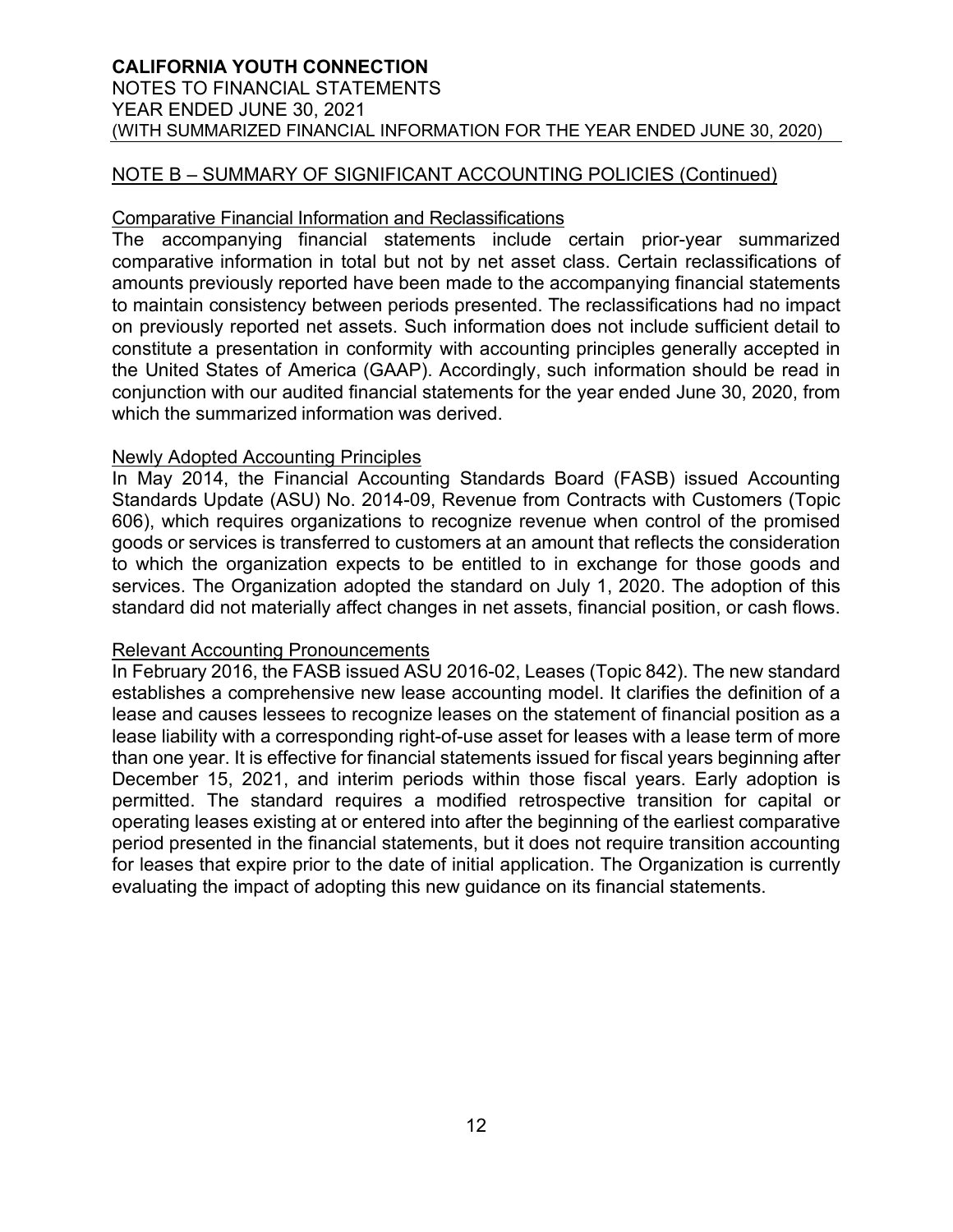## NOTE C – GRANTS AND CONTRACTS RECEIVABLE

Grants and contracts receivable at June 30, 2021 and 2020 consist of the following:

|                              | 2021        | 2020        |
|------------------------------|-------------|-------------|
| Grants receivable            | \$1,174,086 | 75,000      |
| Government grants receivable | 484,775     | 963,886     |
|                              |             |             |
| <b>Total receivables</b>     | \$1,658,861 | \$1,038,886 |

## NOTE D – PROPERTY AND EQUIPMENT

Property and equipment at June 30, 2021 and 2020 consist of the following:

|                                                           | 2021                | 2020 |  |
|-----------------------------------------------------------|---------------------|------|--|
| Computers and equipment<br>Less: Accumulated depreciation | \$9,087<br>(1, 373) |      |  |
| Property and equipment, net                               | \$7,714             |      |  |

Depreciation expense for the years ended June 30, 2021 and 2020 was \$1,373 and \$0, respectively.

## NOTE E – LINES OF CREDIT

The Organization has a revolving line of credit agreement with a bank, for a maximum available amount of \$250,000. Borrowings from this line of credit bear interest at 1.5% over the index or 4.5% at June 30, 2021.

In addition, the Organization has a line of credit with a bank of \$10,000. Borrowings from this line of credit bear a variable interest rate.

The outstanding balances on the lines of credit at June 30, 2021 and 2020 is \$ 0 for both years.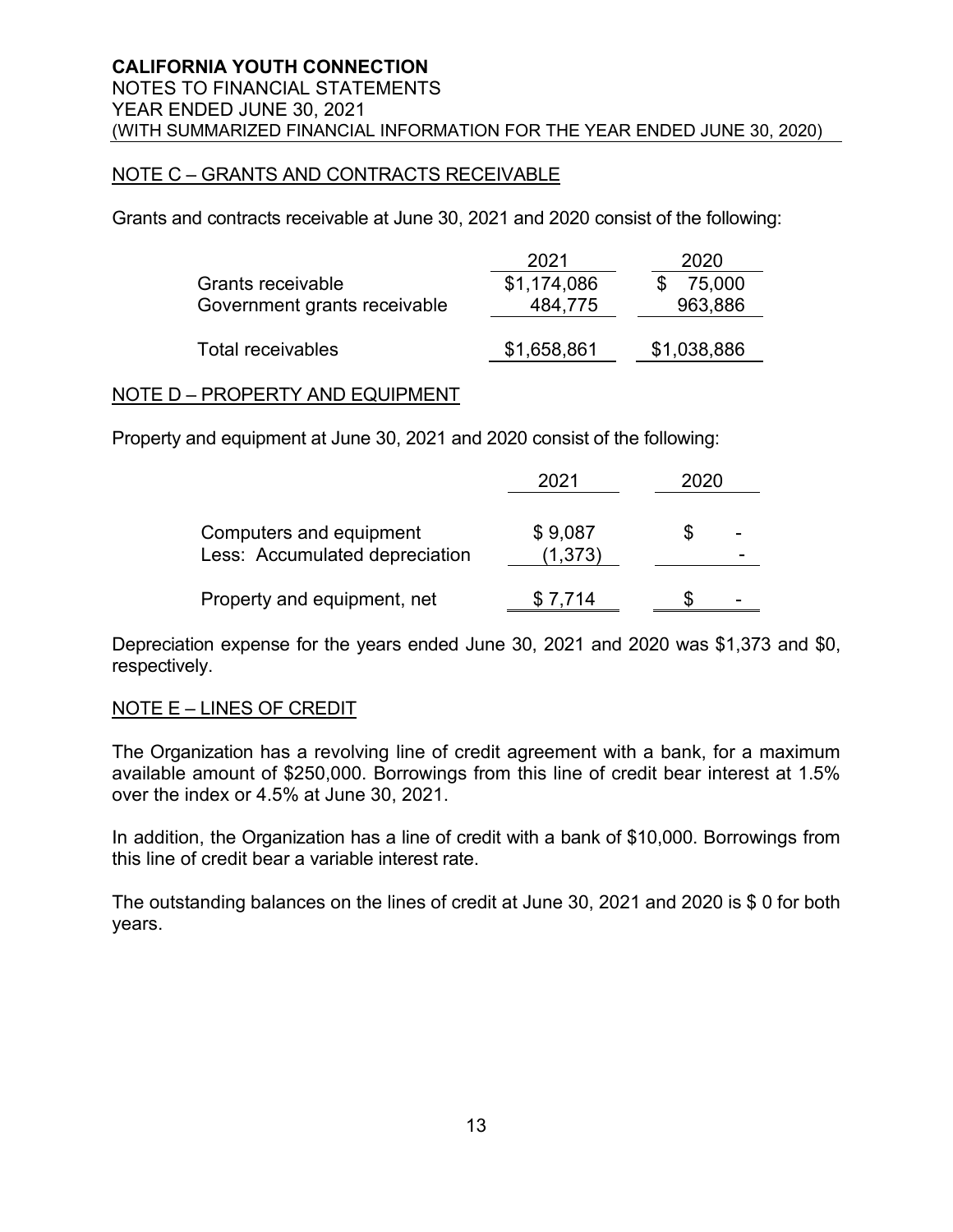#### NOTE F – COMMITMENTS AND CONTINGENCIES

#### Leases

The Organization leases office space in Emeryville, California through August 2024 at approximately \$7,500 per month. In addition, the Organization leases office machinery at approximately \$100 per month through 2024. The future minimum payments associated with these leases, are as follows:

| Year Ending June 30 | Amount   |
|---------------------|----------|
| 2022                | \$90,452 |
| 2023                | \$93,128 |
| 2024                | \$95,821 |
| 2025                | \$15,997 |

Rent expense under operating leases for the year ended June 30, 2021 and 2020 was \$90,425 and \$96,617, respectively.

## Government Grants

The Organization's government grants are subject to audit by the appropriate governmental funding agency; the purpose of such audit is to determine whether program funds are used in accordance with their respective guidelines and regulations. There is a risk that previously funded program costs may be disallowed after an audit, however, the ultimate outcome cannot be reasonably estimated and, accordingly, the Organization has no provisions for the possible disallowance of program costs on its financial statements.

## **Grants**

Grant awards require the fulfillment of certain conditions as set forth in the instruments of the grant. Failure to fulfill the conditions could result in the return of the funds to the grantors. The Organization deems this contingency remote since by accepting the grants and their terms it has accommodated the objectives of the Organization to the provisions of the grants. Management is of the opinion that the Organization has complied with the terms of all grants.

## COVID-19

The COVID-19 outbreak in the United States has caused business disruption through mandated and voluntary closings of non-essential businesses. While the disruption is currently expected to be temporary, there is considerable uncertainty around the duration of the closings. While the Organization has revised operations in light of COVID-19, it remains uncertain as to how this matter will continue to impact its operating results. The related financial impact and duration cannot be reasonably estimated at this time.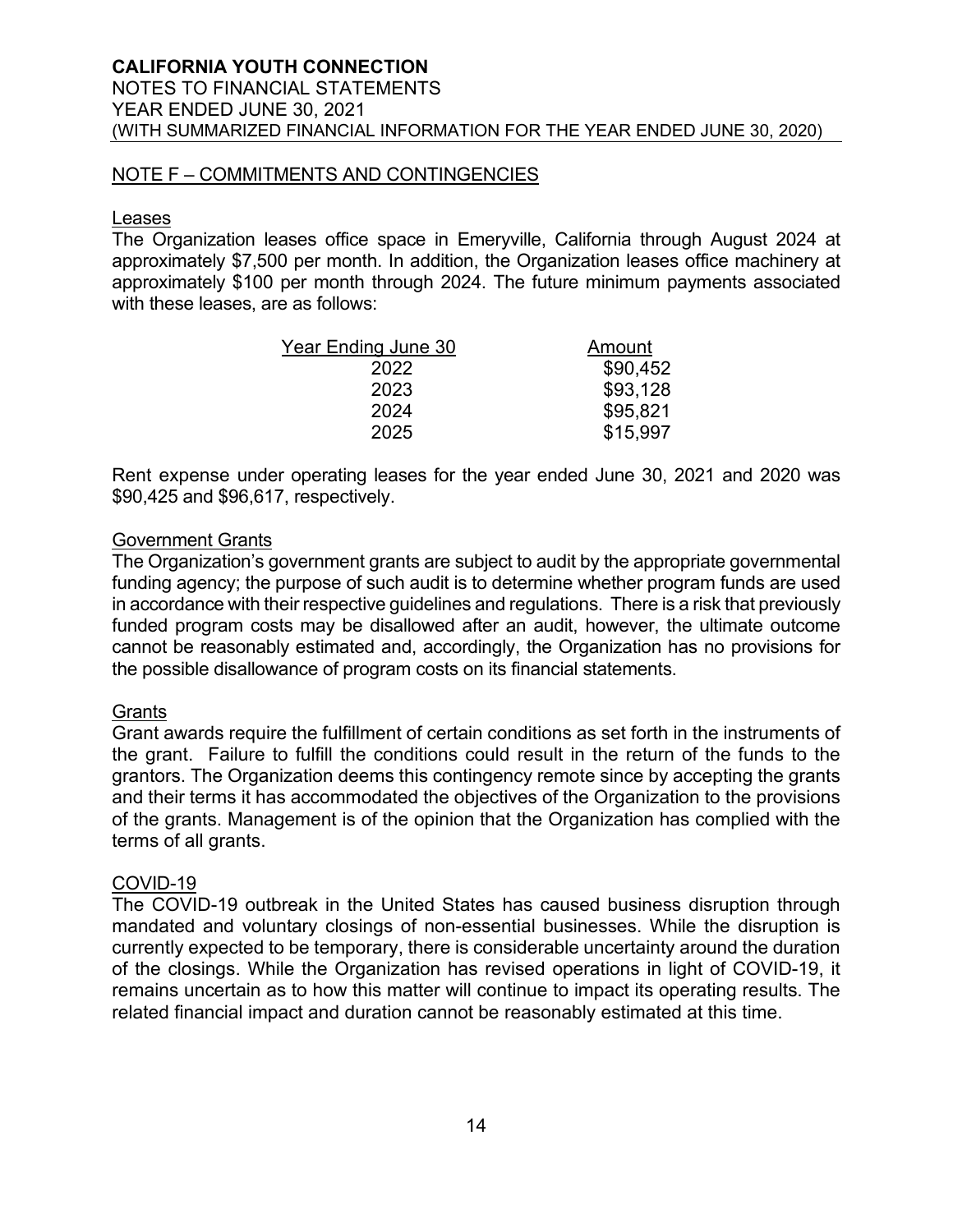## NOTE G – LIQUIDITY AND AVAILABILITY

Financial assets available for general expenditure, that is, without donor or other restrictions limiting their use, within one year of the balance sheet date, comprise the following:

| Cash and cash equivalents                         | \$1,420,769 |
|---------------------------------------------------|-------------|
| Grants receivable                                 | 1,658,861   |
| <b>Total financial assets</b>                     | 3,079,630   |
| Less amounts:                                     |             |
| Net assets with restrictions                      | (1,662,691) |
| Financial assets available to meet cash needs for |             |
| general expenditures within one year              | \$1,416,939 |

As part of the Organization's liquidity management, the Organization has a policy to structure its financial assets to be available as its general expenditures, liabilities, and other obligations come due.

## NOTE H – NET ASSETS WITH DONOR RESTRICTIONS

For the year ended June 30, 2021, activity in net assets with donor restrictions consists of the following:

| Restriction     | 6/30/20   | Awards      | Releases     | 6/30/21     |
|-----------------|-----------|-------------|--------------|-------------|
| <u>Purpose:</u> |           |             |              |             |
| Youth programs  | \$610,194 | \$1,249,660 | (\$197,163)  | \$1,662,691 |
| $\tau$ otal     | \$610,194 | \$1,249,660 | (\$197, 163) | \$1,662,691 |

#### NOTE I – EMPLOYEE BENEFITS

The Organization has a deferred contribution plan available for all employees. The Organization contributes an amount equal to 3% of each employee's gross annual income for all eligible employees. Contributions made to the plan for the years ended June 30, 2021 and 2020 were \$7,664 and \$7,165, respectively.

At June 30, 2021 and 2020, the Organization has accrued a liability for vacation payable in the amount of \$49,670 and \$10,595, respectively, and is reflected in the accompanying statement of financial position.